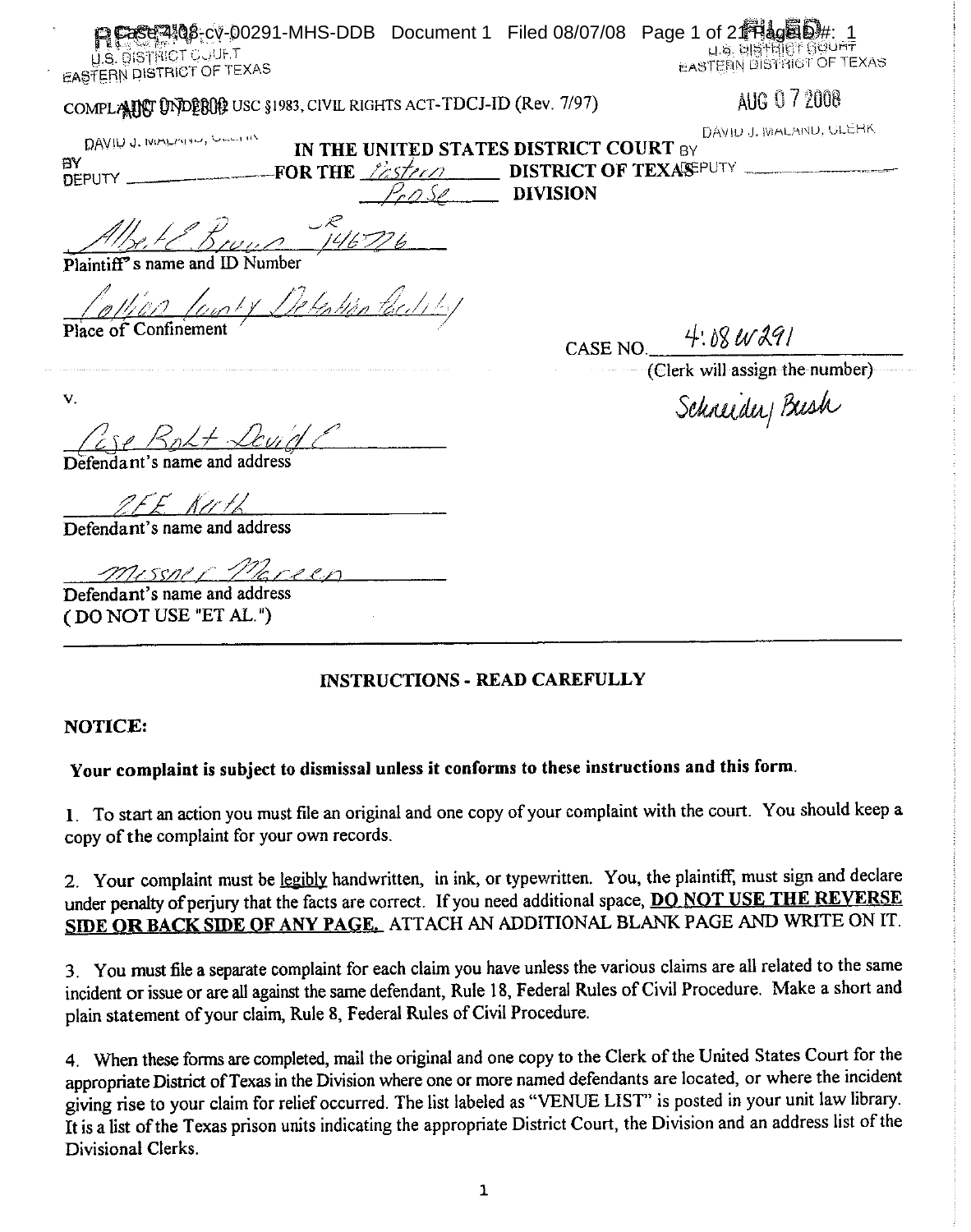COMPLAINT UNDER 42 USC §1983, CIVIL RIGHTS ACT-TDCJ-ID (Rev. 7/97)

IN THE UNITED STATES DISTRICT COURT **DISTRICT OF TEXAS FOR THE**  $\mathcal{P}$  DIVISION

Plaintiff's name and ID Number

Place of Confinement

CASE NO.

(Clerk will assign the number)

 $\mathbf{v}$ lie otticer

Defendant's name and address

2200 Takler-Buck Defendant's name and address

Melinner Tx 15011

Defendant's name and address (DO NOT USE "ET AL.")

### **INSTRUCTIONS - READ CAREFULLY**

### **NOTICE:**

# Your complaint is subject to dismissal unless it conforms to these instructions and this form.

1. To start an action you must file an original and one copy of your complaint with the court. You should keep a copy of the complaint for your own records.

2. Your complaint must be legibly handwritten, in ink, or typewritten. You, the plaintiff, must sign and declare under penalty of perjury that the facts are correct. If you need additional space, DO NOT USE THE REVERSE SIDE OR BACK SIDE OF ANY PAGE. ATTACH AN ADDITIONAL BLANK PAGE AND WRITE ON IT.

3. You must file a separate complaint for each claim you have unless the various claims are all related to the same incident or issue or are all against the same defendant, Rule 18, Federal Rules of Civil Procedure. Make a short and plain statement of your claim, Rule 8, Federal Rules of Civil Procedure.

4. When these forms are completed, mail the original and one copy to the Clerk of the United States Court for the appropriate District of Texas in the Division where one or more named defendants are located, or where the incident giving rise to your claim for relief occurred. The list labeled as "VENUE LIST" is posted in your unit law library. It is a list of the Texas prison units indicating the appropriate District Court, the Division and an address list of the Divisional Clerks.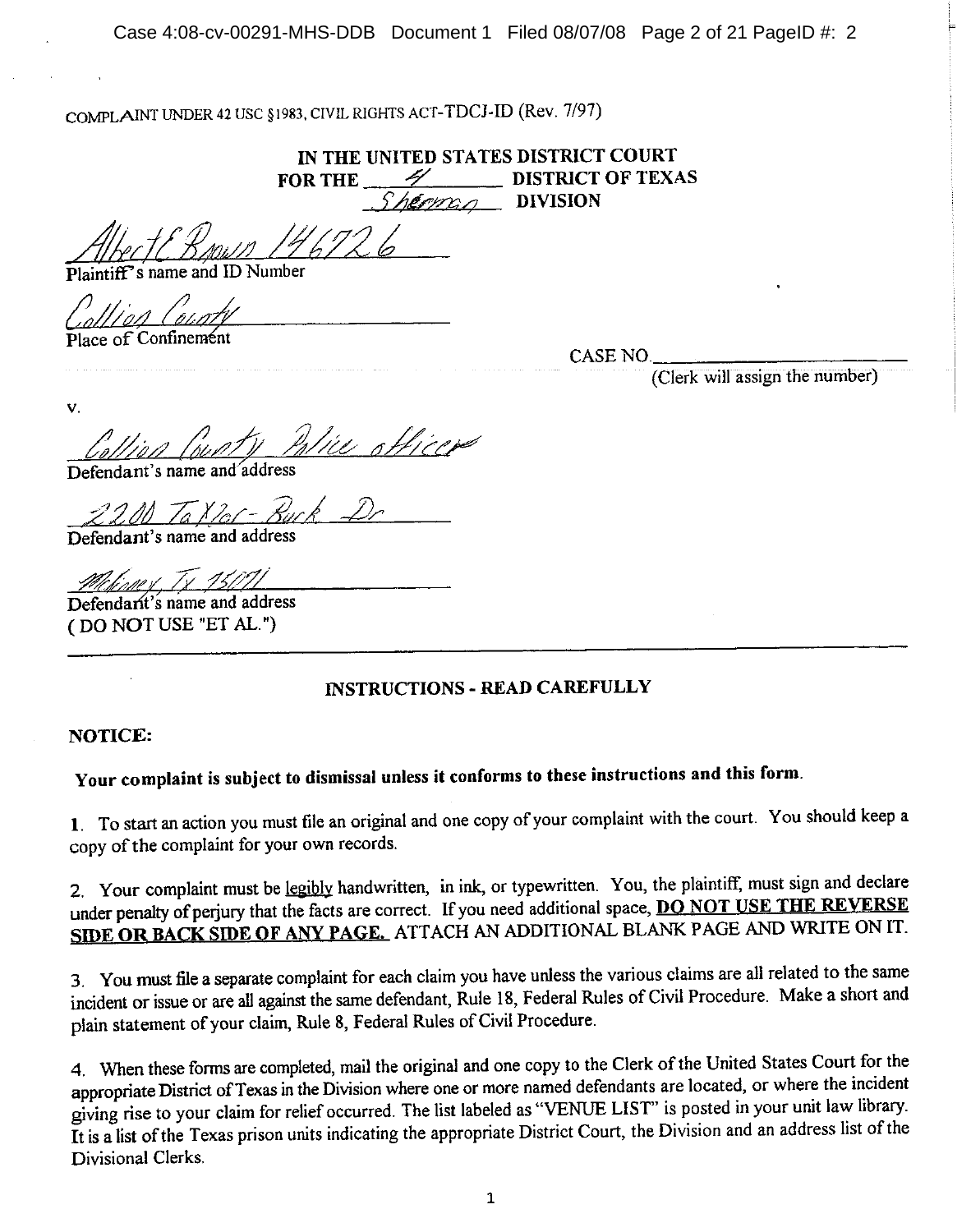## FILING FEE AND IN FORMA PAUPERIS

 $350.00$ 1. In order for your complaint to be filed, it must be accompanied by the filing fee of \$150.00.

2. If you do not have the necessary funds to pay the filing fee in full at this time, you may request permission to proceed in forma pauperis. In this event you must complete the application to proceed in forma pauperis (IFP), setting forth information to establish your inability to prepay the fees and costs or give security therefor. You must also include a current six (6) month history of your Inmate Trust Account. You can acquire the application to proceed IFP and appropriate Inmate Account Certificate from the law library at your prison unit.

3. 28 U.S.C. 1915, as amended by the Prison Litigation Reform Act of 1995 (PLRA), provides, "...if a prisoner brings a civil action or files an appeal in forma pauperis, the prisoner shall be required to pay the full amount of a filing fee." Thus, the Court is required to assess and, when funds exist, collect, the entire filing fee or an initial partial filing fee and monthly installments until the entire amount of the filing fee has been paid by the prisoner. If you submit the application to proceed in forma pauperis, the Court will apply 28 U.S.C. 1915 and, if appropriate, assess and collect the entire filing fee or an initial partial filing fee, then monthly installments from your Inmate Account, until the entire \$150 filing fee has been paid.

4. If you intend to seek in forma pauperis status, then do not send your complaint without an Application to Proceed IFP, and the Certificate of Inmate Trust Account. Complete all the essential paperwork before submitting it to the Court.

### **CHANGE OF ADDRESS**

It is your responsibility to inform the Court of any change of address and its effective date. Such notice should be marked "NOTICE TO THE COURT OF CHANGE OF ADDRESS" and shall not include any motion (s) for any other relief. Failure to file a NOTICE TO THE COURT OF CHANGE OF ADDRESS may result in the dismissal of your complaint pursuant to Rule 41(b), Federal Rules of Civil Procedure.

#### I. PREVIOUS LAWSUITS:

- A. Have you filed any other lawsuits in state or federal court relating to your imprisonment?
- B. If your answer to "A" is "yes," describe each lawsuit in the space below. (If there is more than one lawsuit, describe the additional lawsuits on another piece of paper, giving the same information.)

1. Approximate date of filing lawsuit:  $\frac{1}{2}$ 

2. Parties to previous lawsuit:

Plaintiff(s)

 $Defendant(s)$ 

3. Court: (If federal, name the district; if state, name the county.)

4. Docket Number:

5. Name of judge to whom case was assigned:

6. Disposition: (Was the case dismissed, appealed, still pending?)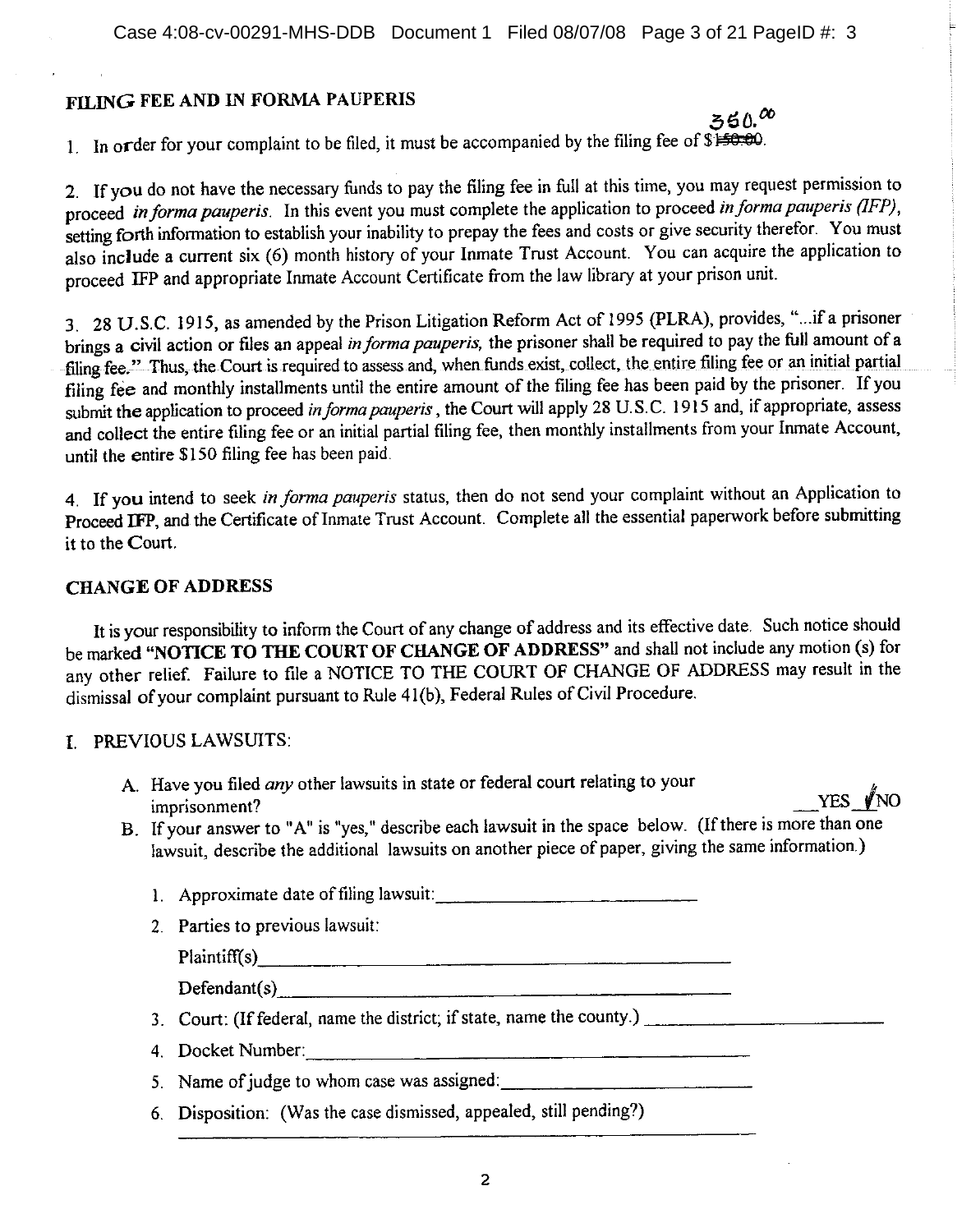Case 4:08-cv-00291-MHS-DDB Document 1 Filed 08/07/08 Page 4 of 21 PageID #: 4

**YES** 

NO

7. Approximate date of disposition:

PLACE OF PRESENT CONFINEMENT: <u>Lollion</u> launty Detention for it  $\Pi$ .

**EXHAUSTION OF GRIEVANCE PROCEDURES:** III.

Have you exhausted both steps of the grievance procedure in this institution? Attach a copy of the Step 2 grievance with the response supplied by the prison system.

PARTIES TO THIS SUIT: IV.

A. Name and address of plaintiff: h C i

B. Full name of each defendant, his official position, his place of employment, and his full mailing address.

Defendant #1: Mossme mot with A police

Briefly describe the act(s) or omission(s) of this defendant which you claimed harmed you.

Defendant #2 10.168 t kons 1

Briefly describe the  $act(s)$  or omission(s) of this defendant which you claimed harmed you.

re me Defendant #3 mes Tex

Briefly describe the act(s) or omission(s) of this defendant which you claimed harmed you.

Sex. I Asc. It

Defendant #4: 11708 imes

Briefly describe the act(s) or omission(s) of this defendant which you claimed harmed you.

mother officer but it fails. Defendant #5:

Briefly describe the  $act(s)$  or omission(s) of this defendant which you claimed harmed you.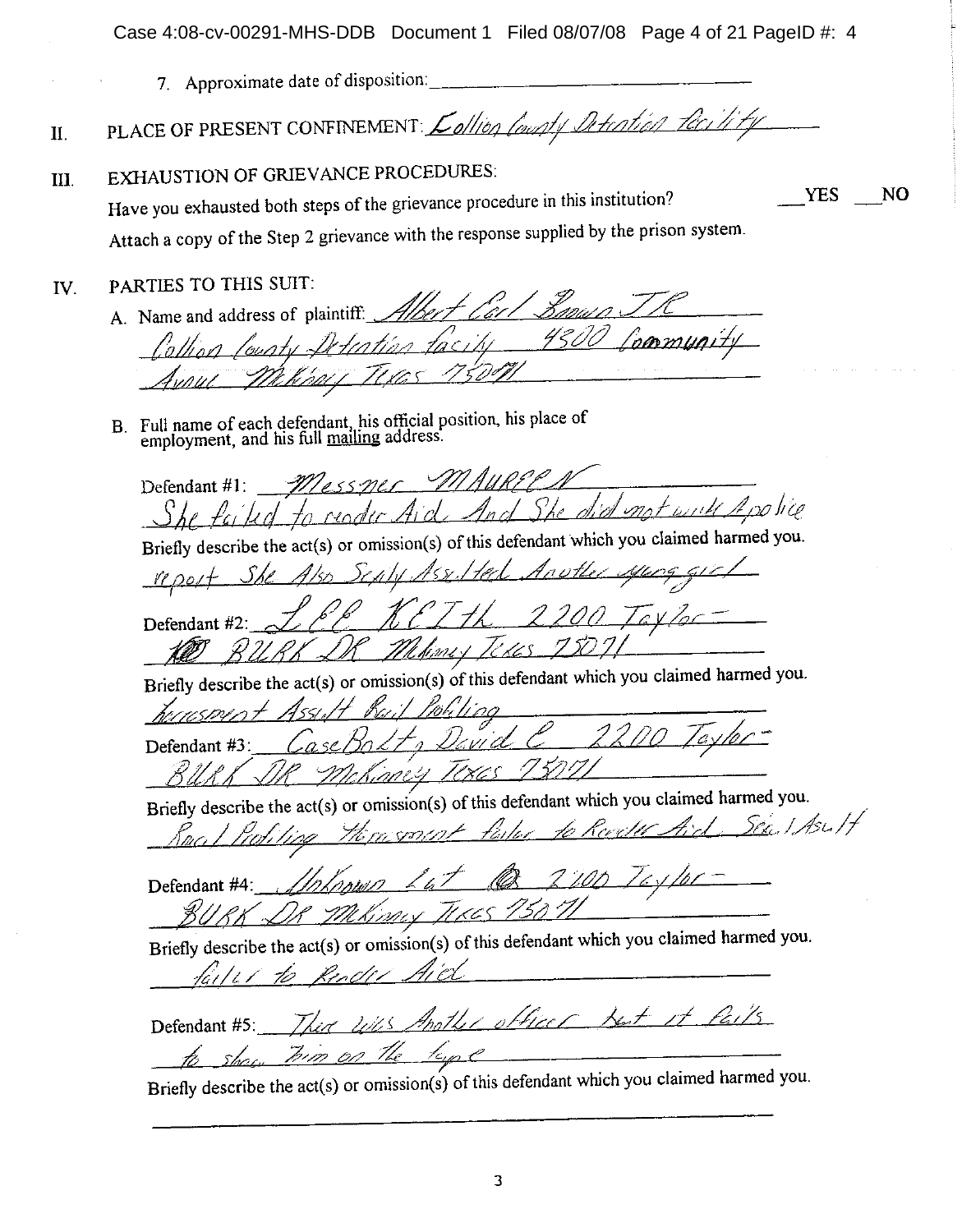YES NO

- 7. Approximate date of disposition:
- PLACE OF PRESENT CONFINEMENT:  $\int_{0}^{1}\frac{1}{\sqrt{2\pi}}\int_{0}^{1}\frac{1}{\sqrt{2\pi}}\frac{1}{\sqrt{2\pi}}$ II.
- **EXHAUSTION OF GRIEVANCE PROCEDURES:** III.

Have you exhausted both steps of the grievance procedure in this institution? Attach a copy of the Step 2 grievance with the response supplied by the prison system.

- PARTIES TO THIS SUIT: IV.
	- A. Name and address of plaintiff. Albert Cert Brown olling Cough Dediction fecility 4300 Community Annue McKinger Texes 7507/
	- B. Full name of each defendant, his official position, his place of employment, and his full mailing address.

Defendant #1: CHRIS Gro 22NOX 2200 Toylor Buck Dr. Mckinner Texcs non

Briefly describe the act(s) or omission(s) of this defendant which you claimed harmed you. He fulled A fake + fatisis police report

Defendant #2:

Briefly describe the act(s) or omission(s) of this defendant which you claimed harmed you.

Defendant  $\#3$ :

Briefly describe the act(s) or omission(s) of this defendant which you claimed harmed you.

Defendant #4:

Briefly describe the act(s) or omission(s) of this defendant which you claimed harmed you.

Defendant #5:

Briefly describe the act(s) or omission(s) of this defendant which you claimed harmed you.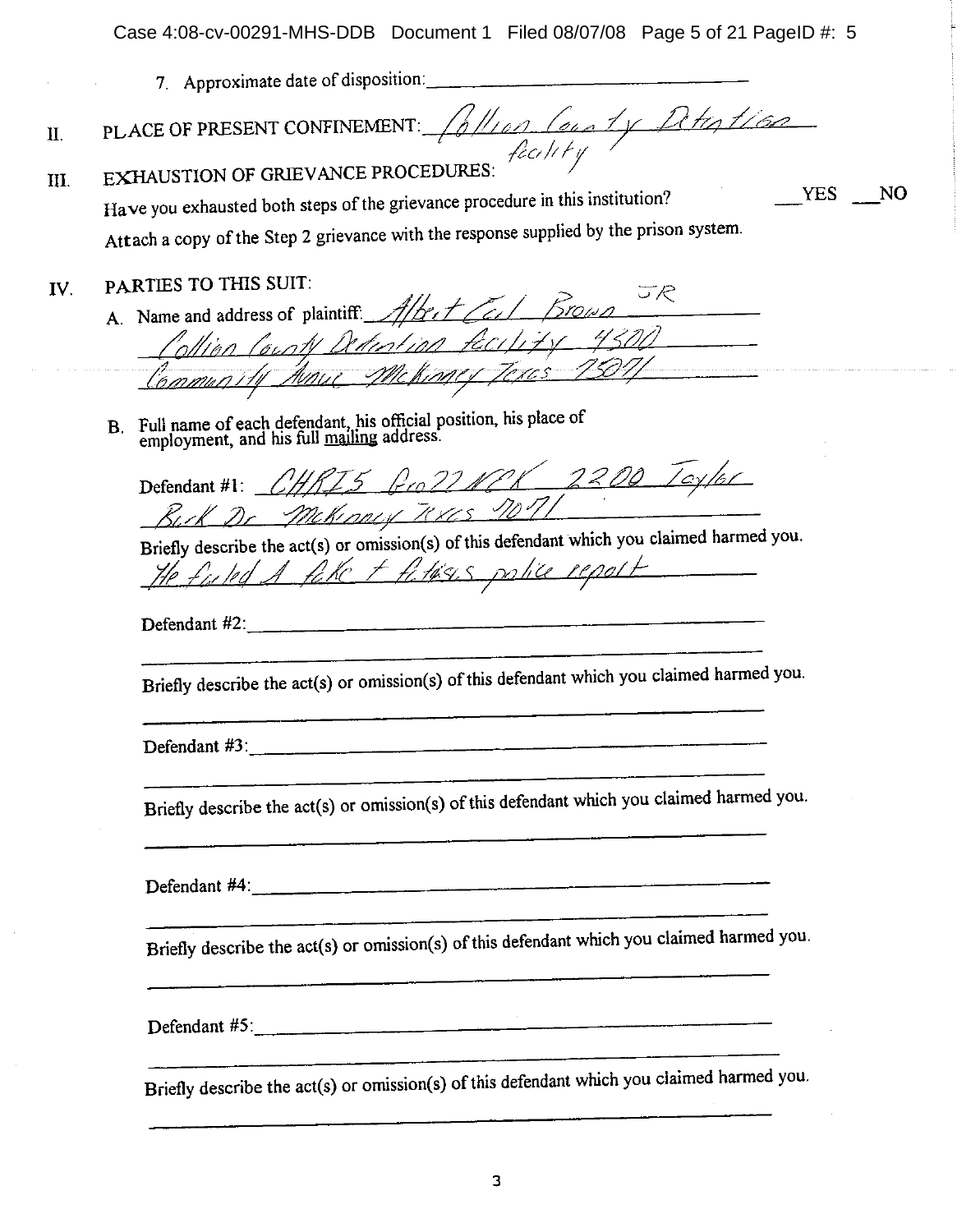Case 4:08-cv-00291-MHS-DDB Document 1 Filed 08/07/08 Page 6 of 21 PageID #: 6

Jam sorry but the tape is A home. STATEMENT OF CLAIM:  $1,0,09$  $\mathbf{V}$ State here in a short and plain statement the facts of your case, that is, what happened, where did it happen, when did it happen, and who was involved. Describe how each defendant is involved. You need not give any legal arguments or cite any cases or statutes. If you intend to allege a number of related claims, number and set forth each claim in a separate paragraph. Attach extra pages if necessary, but remember that the complaint must be stated briefly and concisely. IF YOU VIOLATE THIS RULE, THE COURT MAY STRIKE YOUR **COMPLAINT.** 

#### **GENERAL BACKGROUND INFORMATION:** VII.

A. State, in complete form, all names you have ever used or been known by including any and all aliases:

MOOD per persone

RELIEF: State briefly exactly what you want the court to do for you. Make no legal arguments. Cite no cases

H 17

B. List all TDCJ-ID identification numbers you have ever been assigned and all other state or federal prison or FBI numbers ever assigned to you, if known to you.

#### **SANCTIONS:** VIII.

or statutes.

A. Have you been sanctioned by any court as a result of any lawsuit you have filed?

YES W NO

B. If your answer is "yes", give the following information for every lawsuit in which sanctions were imposed. (If more than one, use another piece of paper and answer the same questions.)

1. Court that imposed sanctions (if federal, give the district and division):

- 2. Case Number:
- 3. Approximate date sanctions were imposed: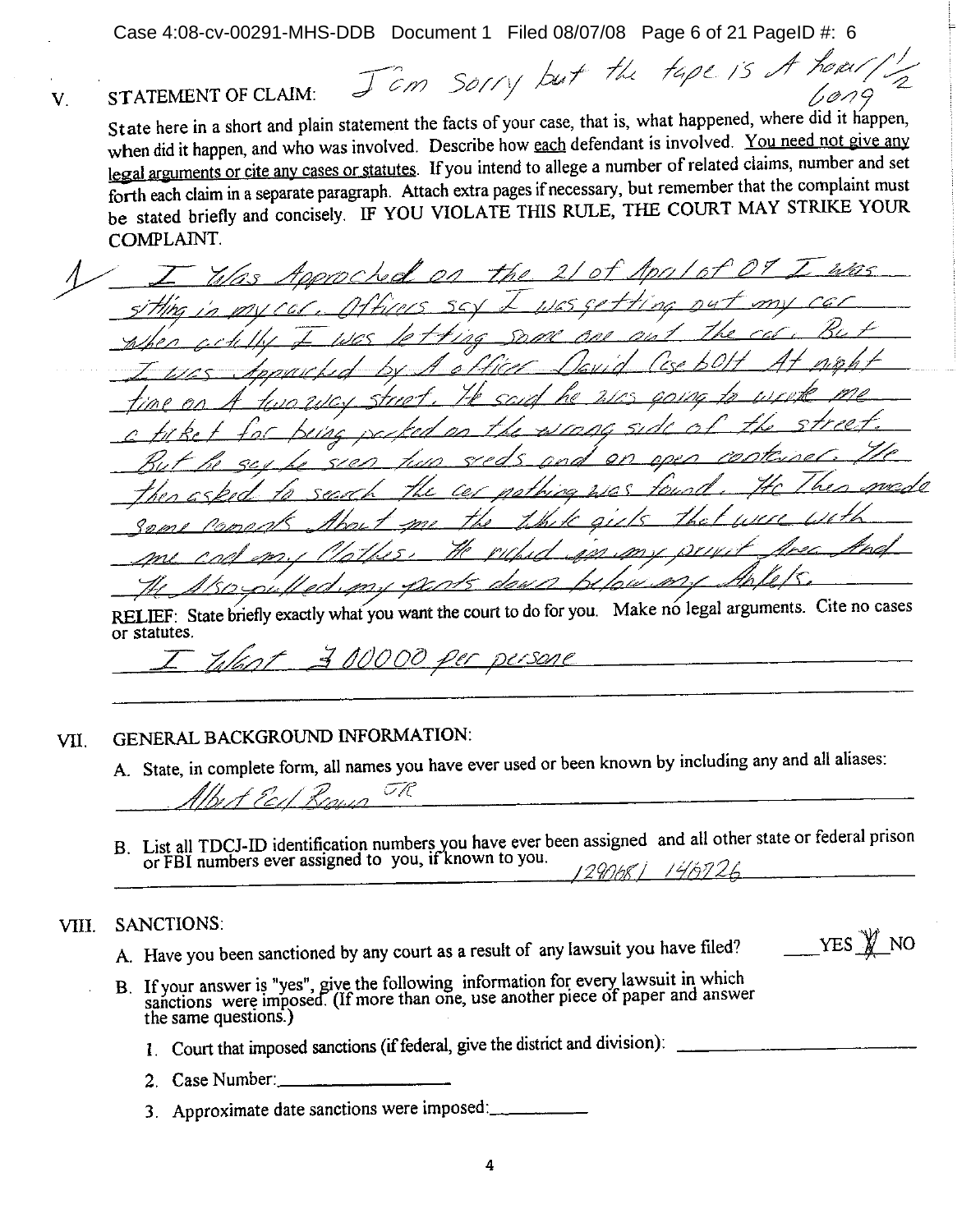Case 4:08-cv-00291-MHS-DDB Document 1 Filed 08/07/08 Page 7 of 21 PageID #: 7Paragraph 2<br>Officer LEE KETH He assisted by gubbing my head after the assisted by yourning my the hand cattle are goneco in the nst restrenced behind my pact the slemes my face into the horse of to a car repeditly with forcesing the lese couse hodly herm and estimate the officer pold by holding me write the also title pulles my chothers did not write this in the police report.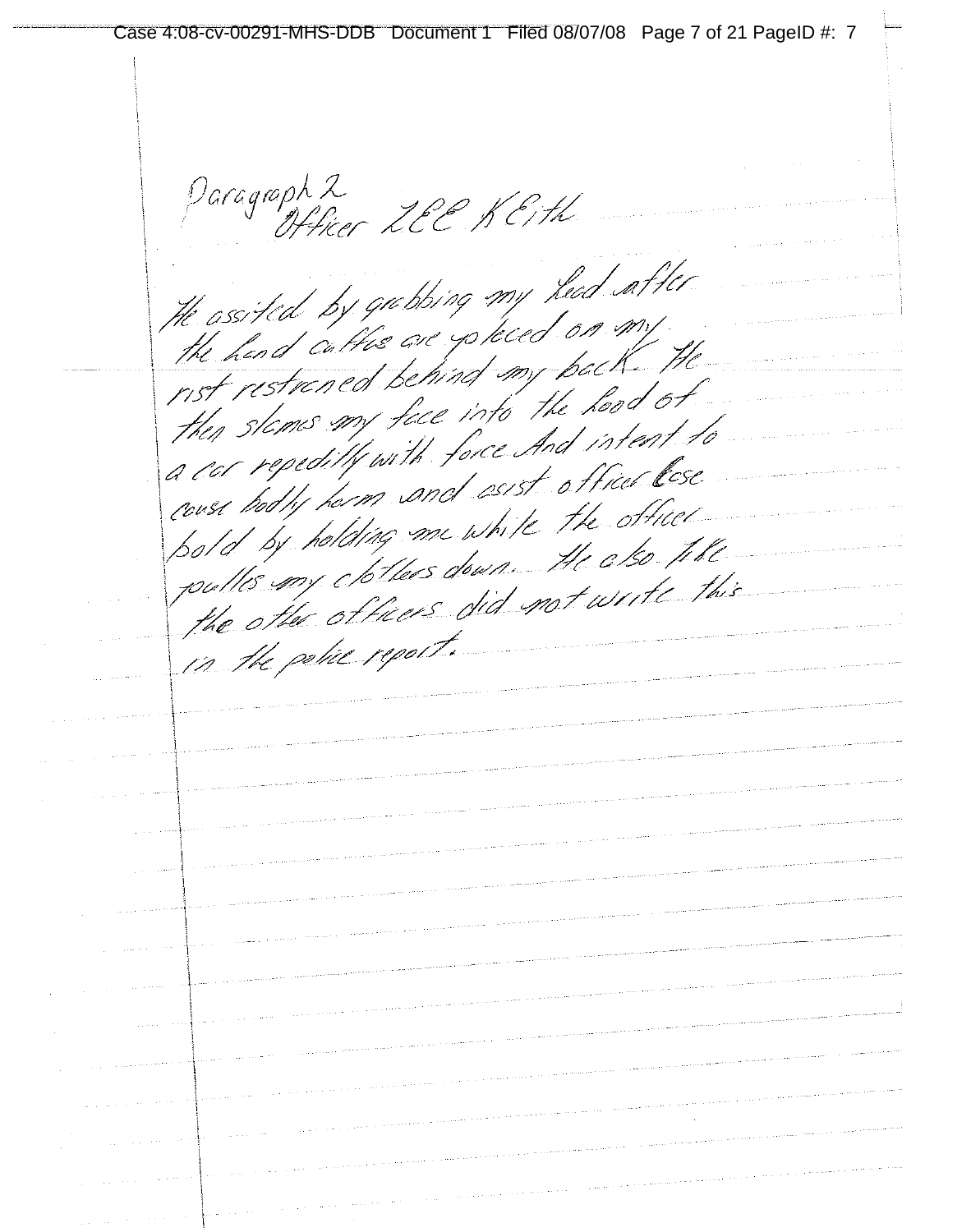Paragraph 2<br>Mess mer Mour len She did not write a police report. She also She did not write a ponce report.<br>sexutty csulted a yung girl by derectly touching sexulty asulted a sping quil by accessy from of the croch crea. She did not writing a poter officer to stop and by not willing a for report the reality of  $\label{eq:2.1} \frac{1}{\sqrt{2\pi}}\int_{0}^{\infty}\frac{1}{\sqrt{2\pi}}\left(\frac{1}{\sqrt{2\pi}}\int_{0}^{\infty}\frac{1}{\sqrt{2\pi}}\left(\frac{1}{\sqrt{2\pi}}\int_{0}^{\infty}\frac{1}{\sqrt{2\pi}}\int_{0}^{\infty}\frac{1}{\sqrt{2\pi}}\frac{1}{\sqrt{2\pi}}\frac{1}{\sqrt{2\pi}}\frac{1}{\sqrt{2\pi}}\frac{1}{\sqrt{2\pi}}\frac{1}{\sqrt{2\pi}}\frac{1}{\sqrt{2\pi}}\frac{1}{\sqrt{2\pi}}\frac{$  $\label{eq:2.1} \frac{1}{\sqrt{2\pi}}\int_{\mathbb{R}^3}\frac{1}{\sqrt{2\pi}}\int_{\mathbb{R}^3}\frac{1}{\sqrt{2\pi}}\int_{\mathbb{R}^3}\frac{1}{\sqrt{2\pi}}\int_{\mathbb{R}^3}\frac{1}{\sqrt{2\pi}}\int_{\mathbb{R}^3}\frac{1}{\sqrt{2\pi}}\int_{\mathbb{R}^3}\frac{1}{\sqrt{2\pi}}\int_{\mathbb{R}^3}\frac{1}{\sqrt{2\pi}}\int_{\mathbb{R}^3}\frac{1}{\sqrt{2\pi}}\int_{\mathbb{R}^3}\frac{1$  $\label{eq:2.1} \frac{1}{\sqrt{2\pi}}\int_{0}^{\pi} \frac{1}{\sqrt{2\pi}}\left(\frac{1}{\sqrt{2\pi}}\int_{0}^{\pi} \frac{1}{\sqrt{2\pi}}\left(\frac{1}{\sqrt{2\pi}}\right)^{2} \frac{1}{\sqrt{2\pi}}\left(\frac{1}{\sqrt{2\pi}}\right)^{2} \frac{1}{\sqrt{2\pi}}\right) \frac{1}{\sqrt{2\pi}}\frac{1}{\sqrt{2\pi}}\frac{1}{\sqrt{2\pi}}\frac{1}{\sqrt{2\pi}}\frac{1}{\sqrt{2\pi}}\frac{1}{\sqrt{2\pi}}\frac{1$  $\label{eq:1} \frac{1}{\sqrt{2\pi}\sqrt{2\pi}}\left(\frac{1}{\sqrt{2\pi}}\right)^{1/2}\left(\frac{1}{2\sqrt{2\pi}}\right)^{1/2}\left(\frac{1}{2\sqrt{2\pi}}\right)^{1/2}\left(\frac{1}{2\sqrt{2\pi}}\right)^{1/2}\left(\frac{1}{2\sqrt{2\pi}}\right)^{1/2}\left(\frac{1}{2\sqrt{2\pi}}\right)^{1/2}\left(\frac{1}{2\sqrt{2\pi}}\right)^{1/2}\left(\frac{1}{2\sqrt{2\pi}}\right)^{1/2}\left(\frac{1}{2\sqrt{2\pi}}\right)^{1$  $\label{eq:1} \frac{1}{\sqrt{2\pi}}\left(\frac{1}{\sqrt{2\pi}}\right)^{1/2}\frac{1}{\sqrt{2\pi}}\left(\frac{1}{\sqrt{2\pi}}\right)^{1/2}$  $\label{eq:2.1} \frac{1}{\sqrt{2}}\int_{\mathbb{R}^{2}}\left|\frac{d\mathbf{y}}{d\mathbf{x}}\right|^{2}d\mathbf{x}^{2}d\mathbf{x}^{2}d\mathbf{x}^{2}d\mathbf{x}^{2}d\mathbf{x}^{2}d\mathbf{x}^{2}d\mathbf{x}^{2}d\mathbf{x}^{2}d\mathbf{x}^{2}d\mathbf{x}^{2}d\mathbf{x}^{2}d\mathbf{x}^{2}d\mathbf{x}^{2}d\mathbf{x}^{2}d\mathbf{x}^{2}d\mathbf{x}^{2}d\mathbf{x}^{2}d\mathbf{x}^{2}d\$  $\label{eq:1} \mathcal{L}_{\text{max}}(\mathbf{r},\mathbf{r}) = \mathcal{L}_{\text{max}}(\mathbf{r},\mathbf{r})$  $\mathcal{L}_{\text{max}}$  , where  $\mathcal{L}_{\text{max}}$  and  $\mathcal{L}_{\text{max}}$  are  $\mathcal{L}_{\text{max}}$  $\label{eq:2.1} \frac{1}{\sqrt{2\pi}}\int_{\mathbb{R}^{2}}\frac{1}{\sqrt{2\pi}}\int_{\mathbb{R}^{2}}\frac{1}{\sqrt{2\pi}}\int_{\mathbb{R}^{2}}\frac{1}{\sqrt{2\pi}}\int_{\mathbb{R}^{2}}\frac{1}{\sqrt{2\pi}}\int_{\mathbb{R}^{2}}\frac{1}{\sqrt{2\pi}}\int_{\mathbb{R}^{2}}\frac{1}{\sqrt{2\pi}}\int_{\mathbb{R}^{2}}\frac{1}{\sqrt{2\pi}}\int_{\mathbb{R}^{2}}\frac{1}{\sqrt{2\pi}}\int_{\mathbb{$  $\label{eq:2.1} \frac{1}{\sqrt{2}}\left(\frac{1}{\sqrt{2}}\right)^{2} \left(\frac{1}{\sqrt{2}}\right)^{2} \left(\frac{1}{\sqrt{2}}\right)^{2} \left(\frac{1}{\sqrt{2}}\right)^{2} \left(\frac{1}{\sqrt{2}}\right)^{2} \left(\frac{1}{\sqrt{2}}\right)^{2} \left(\frac{1}{\sqrt{2}}\right)^{2} \left(\frac{1}{\sqrt{2}}\right)^{2} \left(\frac{1}{\sqrt{2}}\right)^{2} \left(\frac{1}{\sqrt{2}}\right)^{2} \left(\frac{1}{\sqrt{2}}\right)^{2} \left(\$  $\label{eq:2.1} \frac{1}{2\pi}\int_{\mathbb{R}^3}\frac{1}{\sqrt{2\pi}}\left(\frac{1}{2\pi}\int_{\mathbb{R}^3}\frac{1}{\sqrt{2\pi}}\left(\frac{1}{2\pi}\int_{\mathbb{R}^3}\frac{1}{\sqrt{2\pi}}\right)\frac{1}{\sqrt{2\pi}}\right)\frac{1}{\sqrt{2\pi}}\frac{1}{\sqrt{2\pi}}\frac{1}{\sqrt{2\pi}}\frac{1}{\sqrt{2\pi}}\frac{1}{\sqrt{2\pi}}\frac{1}{\sqrt{2\pi}}\frac{1}{\sqrt{2\pi}}\frac{1}{\sqrt{2\pi}}\frac$  $\label{eq:1.1} \mathcal{L}_{\mathcal{A}}(\mathcal{A}) = \frac{1}{2} \sum_{i=1}^n \frac{1}{2} \sum_{j=1}^n \frac{1}{2} \sum_{j=1}^n \frac{1}{2} \sum_{j=1}^n \frac{1}{2} \sum_{j=1}^n \frac{1}{2} \sum_{j=1}^n \frac{1}{2} \sum_{j=1}^n \frac{1}{2} \sum_{j=1}^n \frac{1}{2} \sum_{j=1}^n \frac{1}{2} \sum_{j=1}^n \frac{1}{2} \sum_{j=1}^n \frac{1}{2} \sum_{j=1}^n$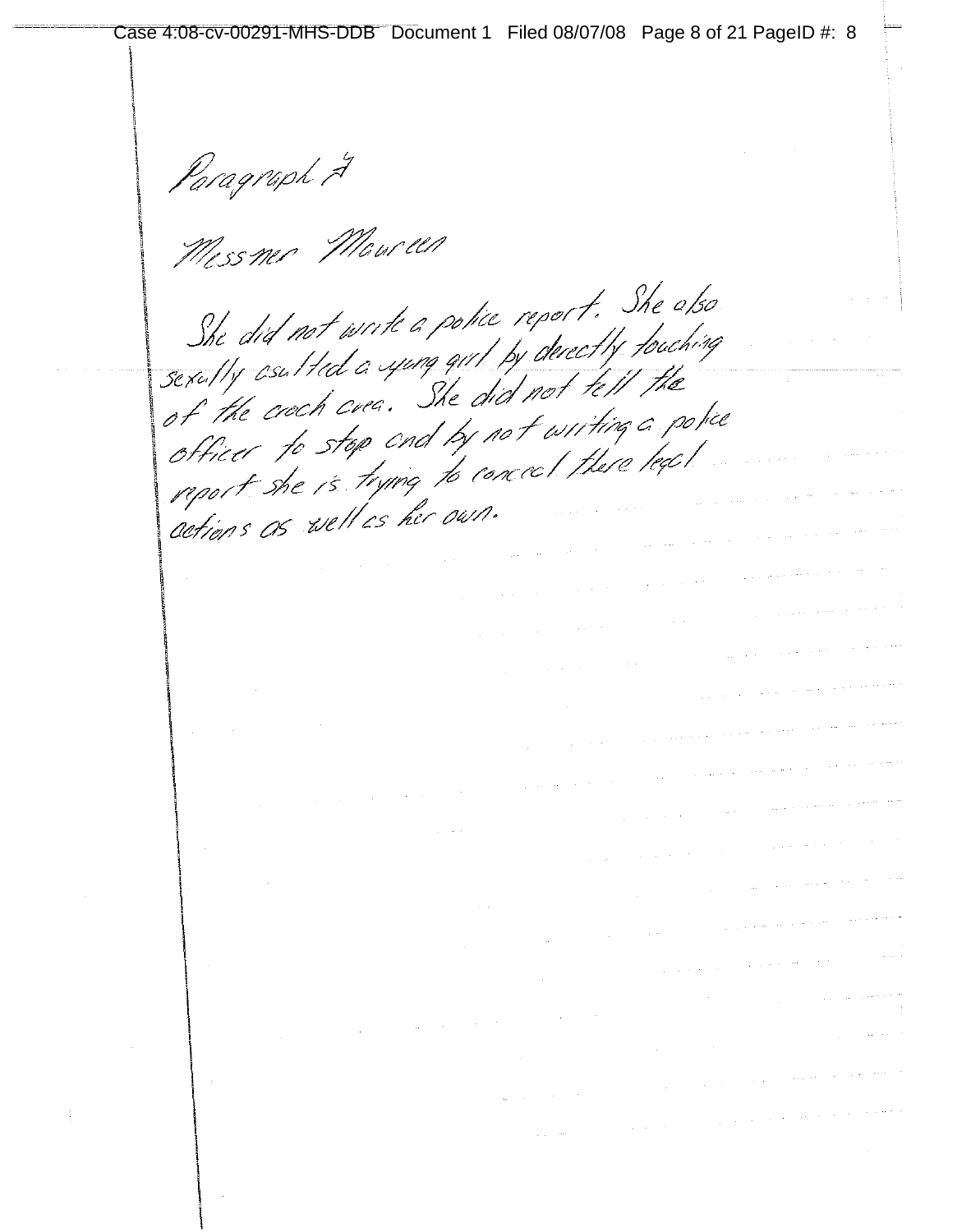Case 4:08-cv-00291-MHS-DDB Document 1 Filed 08/07/08 Page 9 of 21 PageID #: 9Paragraph 4 There was nother officer there he It There was instructed the to render thick. itso helped but laited the 10 Terms I heart the also Aided the police in round  $\label{eq:1} \hat{\mu}(\hat{\rho}) = \hat{\mu}(\hat{\rho}) \qquad \mbox{and} \qquad \hat{\rho}(\hat{\rho}) =$ free to pay thus.  $\frac{1}{2}$  , in a set  $\frac{1}{2}$  or فالمحافظ والمستقيم والمتحدث والمستقلب والمستقل والمناور  $\sim 10^{-1}$  k  $\vec{f}$  $\sim$   $\sim$ 事業のあり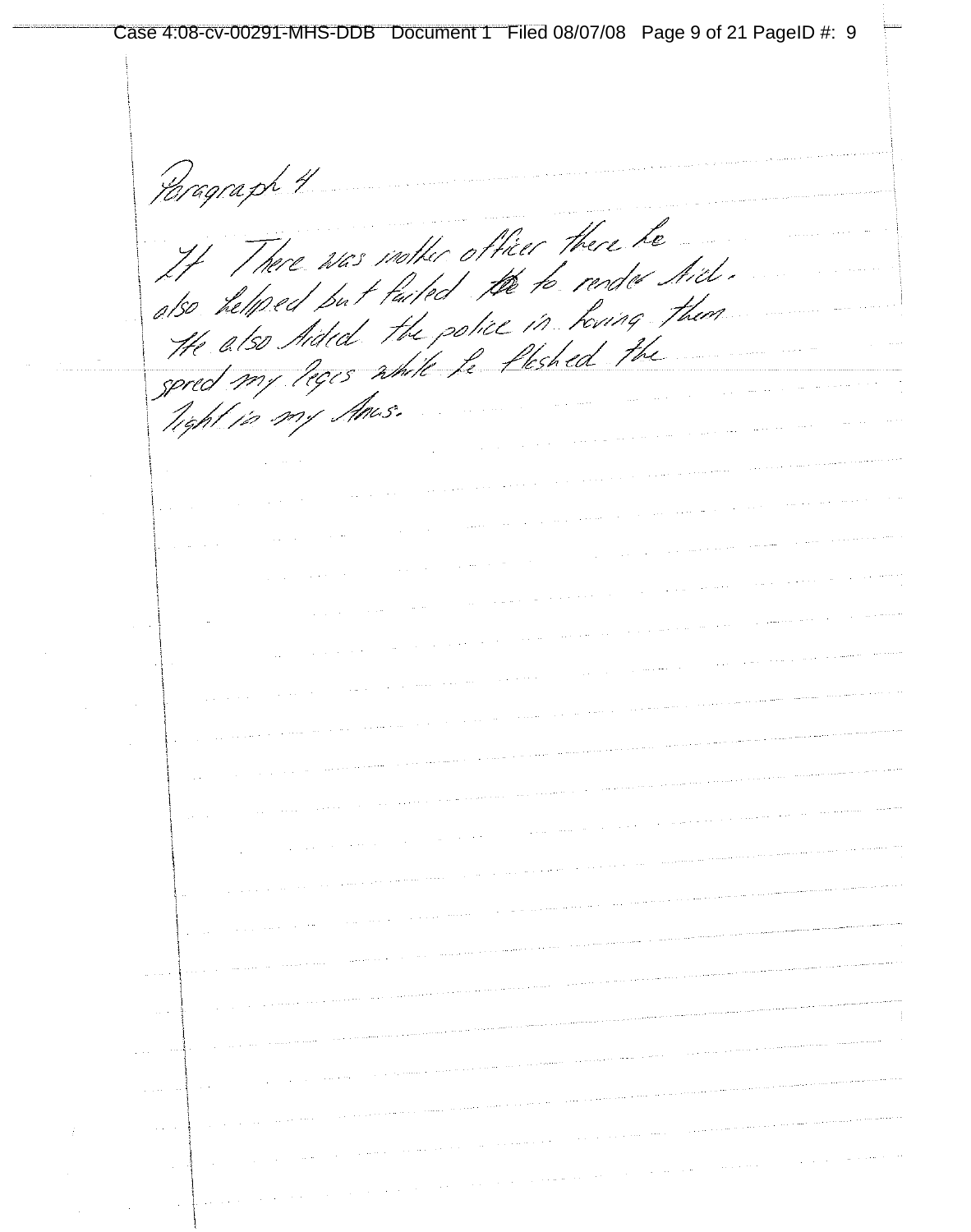Paragra ph 5<br>Nacis fro*12m* k

of his puses had me changed with a

| gwe                                                                                                                                                                                                                              |                                                                                                                    |                                                                                                                |                                                                                                                                                                                                                               |                                                    |  |
|----------------------------------------------------------------------------------------------------------------------------------------------------------------------------------------------------------------------------------|--------------------------------------------------------------------------------------------------------------------|----------------------------------------------------------------------------------------------------------------|-------------------------------------------------------------------------------------------------------------------------------------------------------------------------------------------------------------------------------|----------------------------------------------------|--|
|                                                                                                                                                                                                                                  |                                                                                                                    |                                                                                                                |                                                                                                                                                                                                                               |                                                    |  |
|                                                                                                                                                                                                                                  |                                                                                                                    |                                                                                                                |                                                                                                                                                                                                                               |                                                    |  |
|                                                                                                                                                                                                                                  | المستحقق المعاونة والمتساوية ستستقيم المتعدد والمتساوية المتساوية المتعارف والمتحدث والمتحدث والمتحدث والمتحدث     |                                                                                                                |                                                                                                                                                                                                                               |                                                    |  |
|                                                                                                                                                                                                                                  |                                                                                                                    | المستشهد والمستشهد والمستشهد والمتعاونة والمتعارض والمتعارض والمتعاونة والمتعارض والمتعارض والمستشهد والمتعارض |                                                                                                                                                                                                                               |                                                    |  |
| a de la construcción de la construcción de la construcción de la construcción de la construcción de la complet<br>A la construcción de la construcción de la construcción de la construcción de la construcción de la construcci |                                                                                                                    |                                                                                                                |                                                                                                                                                                                                                               |                                                    |  |
|                                                                                                                                                                                                                                  |                                                                                                                    |                                                                                                                |                                                                                                                                                                                                                               |                                                    |  |
| a da san an san an t-ainm an t-ainm an t-ainm an t-ainm an t-ainm an t-ainm an t-ainm an t-ainm an t-ainm.<br>T-ainm an t-ainm a' t-ainm an t-ainm a' t-ainm a' t-ainm an t-ainm an t-ainm an t-ainm an t-ainm an t-ainm an      |                                                                                                                    |                                                                                                                |                                                                                                                                                                                                                               |                                                    |  |
|                                                                                                                                                                                                                                  |                                                                                                                    |                                                                                                                | . The contract of the contract of the contract of the contract of the contract of the contract of the contract of the contract of the contract of the contract of the contract of the contract of the contract of the contrac |                                                    |  |
| is a constant of the constant of the constant of the constant of the constant of the space of the constant of $\mathcal{L}_\text{c}$                                                                                             |                                                                                                                    |                                                                                                                | المحافظة والمستقبل والمساحي والمتواطن والمتحاول والمتحدث والمتحدث والمتحدث والمتحدث والمستحدث المتحد                                                                                                                          |                                                    |  |
| is a constant of the set of the set of the set of the set of the set of the set of the set of the set of the set of the set of the set of the set of the set of the set of the set of the set of the set of the set of the se    |                                                                                                                    |                                                                                                                |                                                                                                                                                                                                                               |                                                    |  |
|                                                                                                                                                                                                                                  | الشام الموجود المعاشرة المعاشرة المعاملة والمعاشرة المعادلة المعاشرة الموجود التي تعاشر المعاشرة المعاشرة المعاشرة |                                                                                                                |                                                                                                                                                                                                                               |                                                    |  |
|                                                                                                                                                                                                                                  |                                                                                                                    |                                                                                                                |                                                                                                                                                                                                                               | the companies of the companies of the companies of |  |

 $\sim 10^{-11}$ 

 $\frac{1}{2} \left( \frac{1}{2} \right) \left( \frac{1}{2} \right) \left( \frac{1}{2} \right) \left( \frac{1}{2} \right) \left( \frac{1}{2} \right) \left( \frac{1}{2} \right) \left( \frac{1}{2} \right)$ 

 $\mathcal{L}_{\text{max}}$  , where  $\mathcal{L}_{\text{max}}$ 

 $\sim 10^{-11}$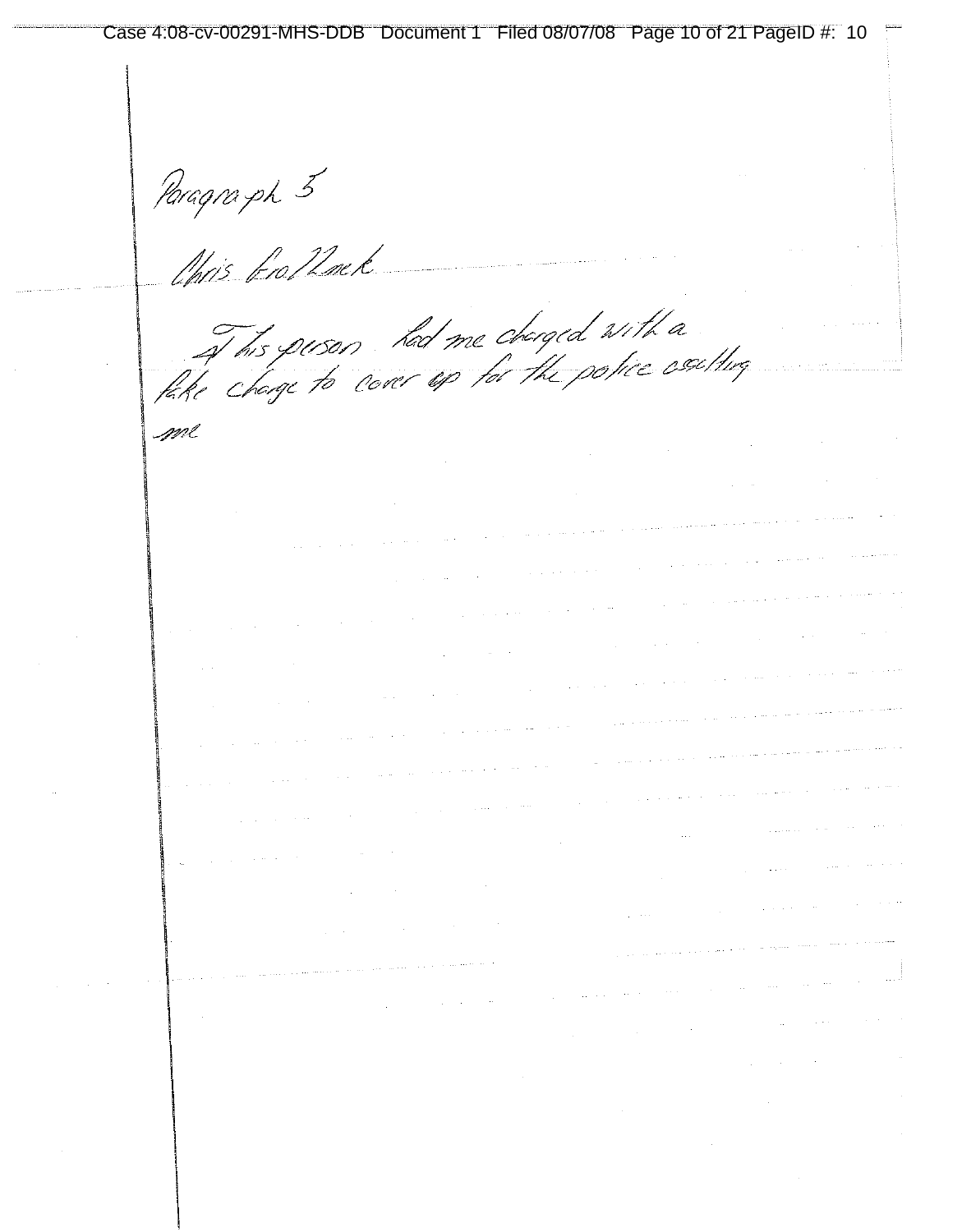|              | Case 4:08-cv-00291-MHS-DDB Document 1 Filed 08/07/08 Page 11 of 21 PageID #: 11<br><b>YES</b><br>4. Have the sanctions been lifted or otherwise satisfied?<br>YES.<br>Has any court ever warned or notified you that sanctions could be imposed?<br>D. If your answer is "yes", give the following information for every lawsuit in which<br>warning was imposed. (If more than one, use another piece of paper and answer<br>the same questions.)<br>1. Court that imposed warning (if federal, give the district and division):<br>2. Case Number: |
|--------------|------------------------------------------------------------------------------------------------------------------------------------------------------------------------------------------------------------------------------------------------------------------------------------------------------------------------------------------------------------------------------------------------------------------------------------------------------------------------------------------------------------------------------------------------------|
|              | 3. Approximate date warnings were imposed:                                                                                                                                                                                                                                                                                                                                                                                                                                                                                                           |
| Executed on: | 111 1 ]                                                                                                                                                                                                                                                                                                                                                                                                                                                                                                                                              |

# PLAINTIFF'S DECLARATIONS

1. I declare under penalty of perjury all facts presented in this complaint and attachments thereto are true and correct.

 $\frac{77}{200}$  (Signature of plaintiff)

 $\sigma$ 

- 2. I understand if I am released or transferred, it is my responsibility to keep the Court informed of my current mailing address and failure to do so may result in the dismissal of this lawsuit.
- 3. I understand that I must exhaust all available administrative remedies prior to filing this lawsuit.
- 4. I understand I am prohibited from bringing an in forma pauperis lawsuit if I have brought three or more civil
- actions in a Court of the United States while incarcerated or detained in any facility, which lawsuits were dismissed on the ground they were frivolous, malicious, or failed to state a claim upon which relief may be granted, unless I am under imminent danger of serious physical injury.
- 5. I understand even if I am allowed to proceed without prepayment of costs, I am responsible for the entire \$150 filing fee and costs assessed by the Court, which shall be deducted in accordance with the law from my inmate account by my custodian until the filing fee is paid.

| Signed this | Æ<br>(Day)    | day of<br>(month) | 20<br>- 6<br>(year)      |
|-------------|---------------|-------------------|--------------------------|
|             | $\mathcal{A}$ |                   | (Signature of plaintiff) |

WARNING: The Plaintiff is hereby advised any false or deliberately misleading information provided in response to the following questions will result in the imposition of sanctions. The sanctions the Court may impose include, but are not limited to monetary sanctions and/or the dismissal of this action with prejudice.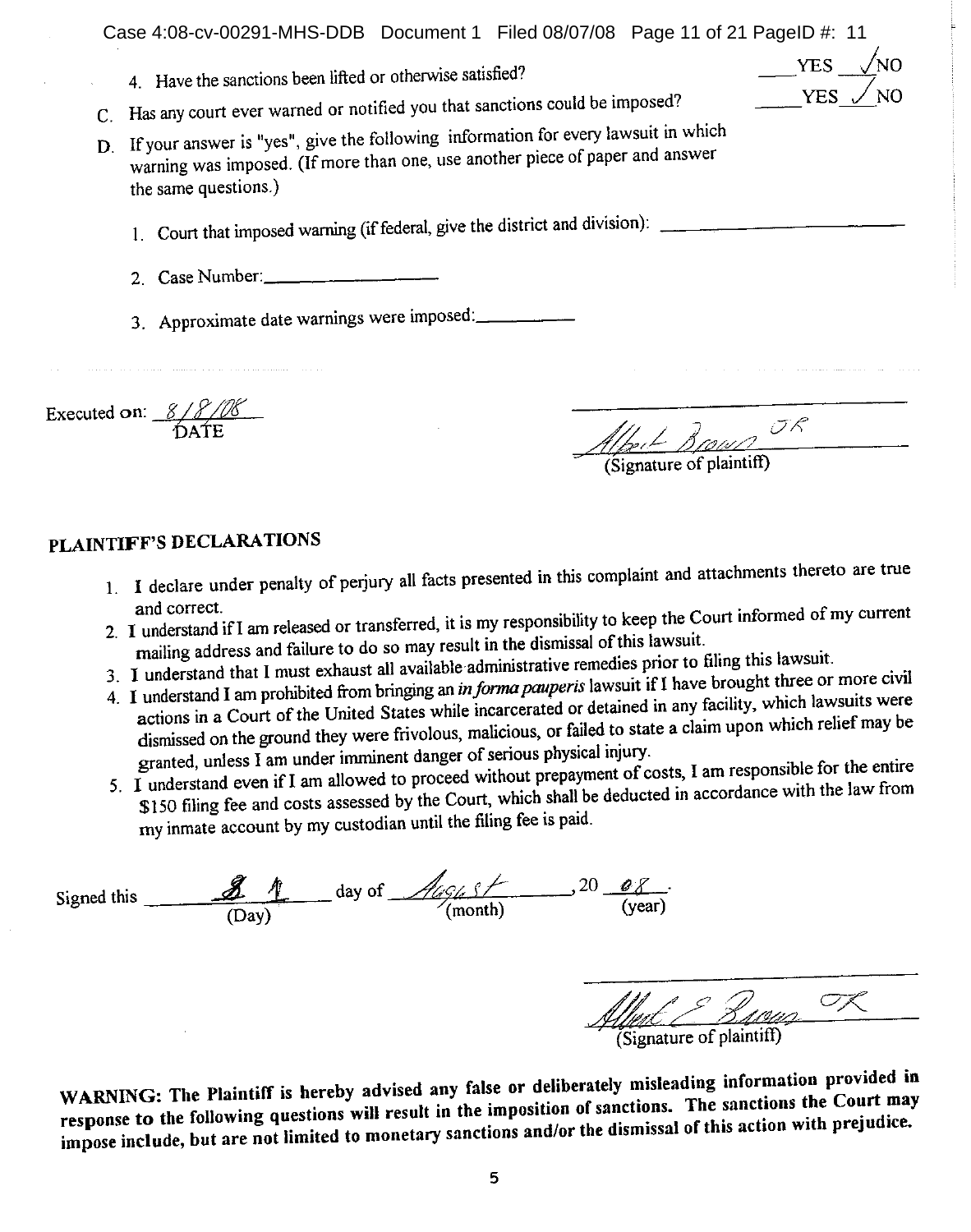Plantiff<br>Athert Carl Brown TR

 $\hat{\varphi}$  .

9f, Eti IT In Known

Gasebo Lt David E

Befendants

 $\sim 10^{11}$ 

 $\frac{1}{2} \left( \frac{1}{2} \right)$  $\label{eq:1} \frac{1}{\sqrt{2\pi}}\int_{\mathbb{R}^3}\frac{1}{\sqrt{2\pi}}\left(\frac{1}{\sqrt{2\pi}}\right)^2\frac{d\mathbf{r}}{d\mathbf{r}}\,d\mathbf{r}$ 

 $\sim$ 

 $\sim$   $\sim$  $\label{eq:2.1} \frac{1}{\sqrt{2\pi}}\int_{\mathbb{R}^3}\frac{1}{\sqrt{2\pi}}\int_{\mathbb{R}^3}\frac{1}{\sqrt{2\pi}}\int_{\mathbb{R}^3}\frac{1}{\sqrt{2\pi}}\int_{\mathbb{R}^3}\frac{1}{\sqrt{2\pi}}\int_{\mathbb{R}^3}\frac{1}{\sqrt{2\pi}}\int_{\mathbb{R}^3}\frac{1}{\sqrt{2\pi}}\int_{\mathbb{R}^3}\frac{1}{\sqrt{2\pi}}\int_{\mathbb{R}^3}\frac{1}{\sqrt{2\pi}}\int_{\mathbb{R}^3}\frac{1$ 

 $\sqrt{1-\mu}$  .  $\sim$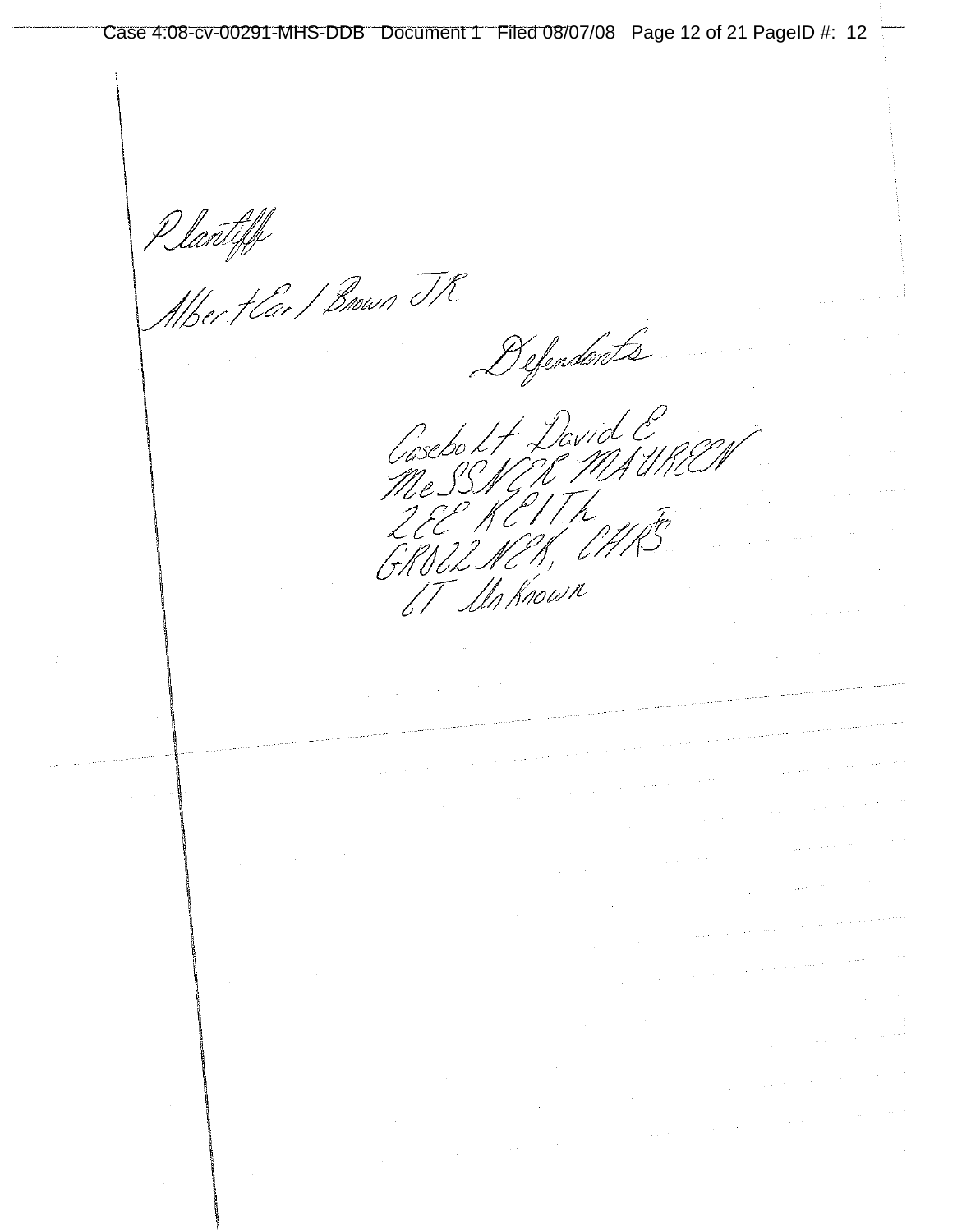Case 4:08-cv-00291-MHS-DDB Document 1 Filed 08/07/08 Page 13 of 21 PageID #: 13Defendants LATEBOLT DAVIDE SNER MAUREEN MES. SSILIK BU R DR<br>V 13 15 0 11 220 WRK DR EE PETTH 220 NEK AMLIZURK DR GRULL. 15 15071 T PIP f<br>Aðri 1. 1 AS 150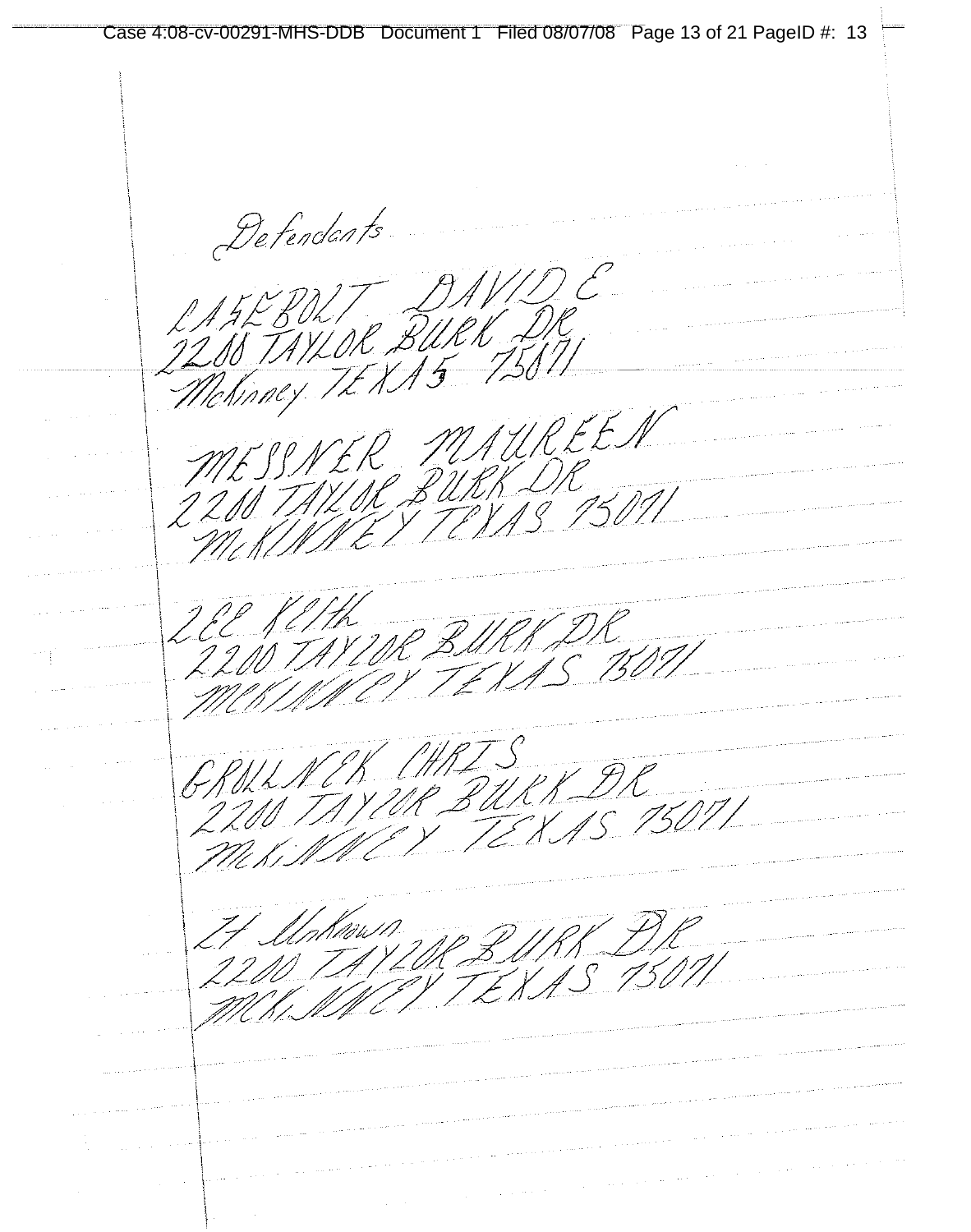Case 4:08-cv-00291-MHS-DDB Document 1 Filed 08/07/08 Page 14 of 21 PageID #: 14

DEFENDAN SLILS.<br>CASEBOLT DAVID CASL BULI Levehes and Seizures Insursone Cocessive Food Amumus Croessive 2 soul Anumus<br>ind Protiling factions information in a Affidavide VING FAKE + 11 F What happens where a persone is going What Mappins when says they see perormy write you a ticket by The Breth Lizer by<br>that they dent tom in? He break uppure private. come how there hands when FORDE<br>Exact you two are 3 times three is<br>A police seench you two are 3 times three you I vies in 3 times three ?"<br>A police seent you two are 3 times suden you A police secret spect wepons be to all a survey of no mestion cool of uppone tion permit a to put thes hand ce the the pain you be typed only<br>4. PROFILING The 4148 Amedments RAETAL AMATEMATICA RALIAL ANDREN<br>My shoes any satire this is what he realy My shors my afire this is whet he really<br>My shors my afire this is whet Are you My shoes any serve head When I can<br>loo Kes like, She is a create head No good. But Too Kes Like, She is A dope dictor No. 9000. Then<br>cloting with him the is A dope felt then go then<br>upor find drugs on one persone felt persone for cloing with him the is the persone let them go the Response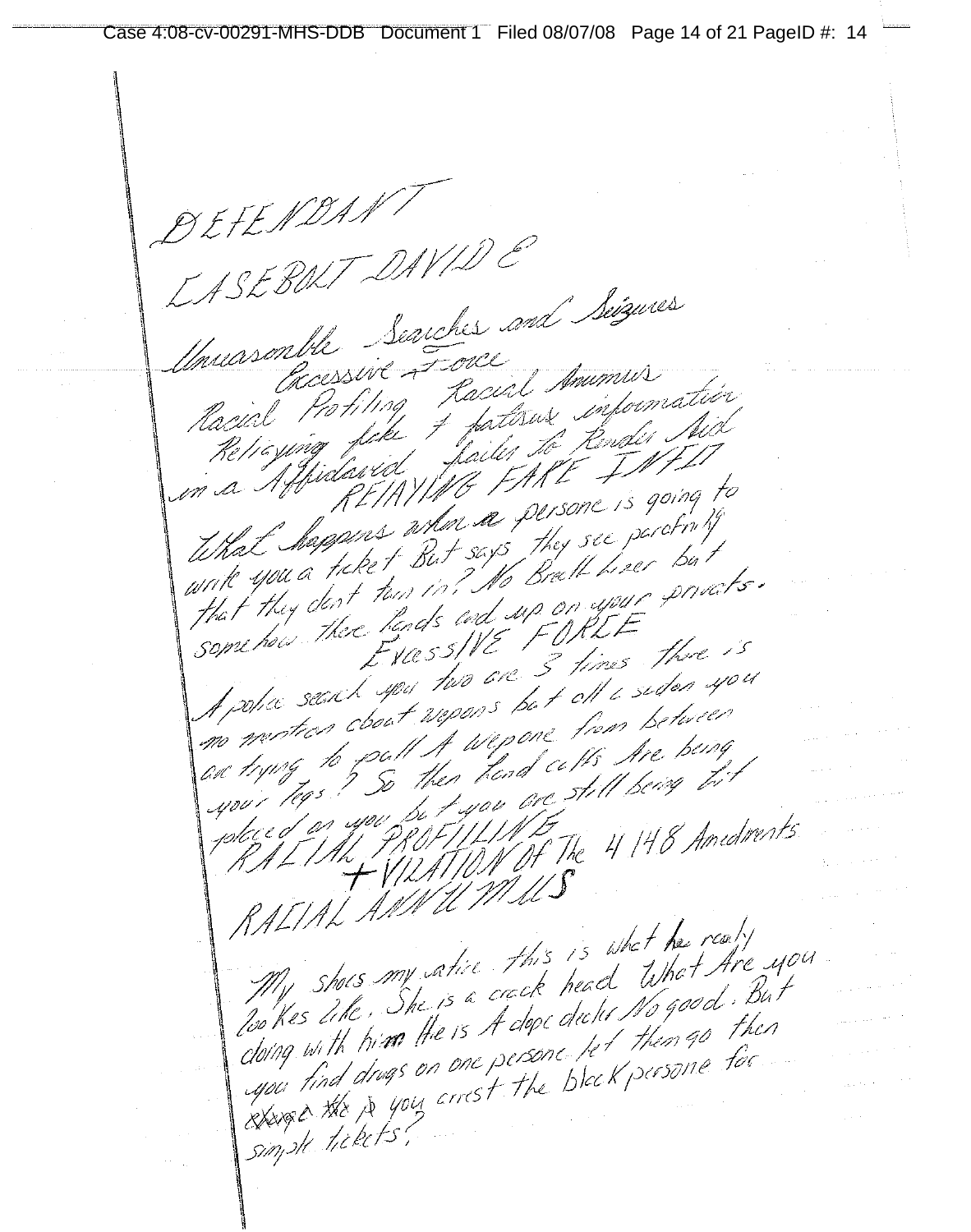Case 4:08-cv-00291-MHS-DDB Document 1 Filed 08/07/08 Page 15 of 21 PageID #: 15

CASEBOLT DAVIDO CASE DURI<br>Fatisus in forme time Mow Con you see A Fatisus internation the lenger see a Fatisus intermetion from time time windows fàilee to moder Aid fahe ary take and the failer to make Aid<br>thill my had was king staned into a car the<br>thill my had was king stand the officer to stop the also did not write it in my parts down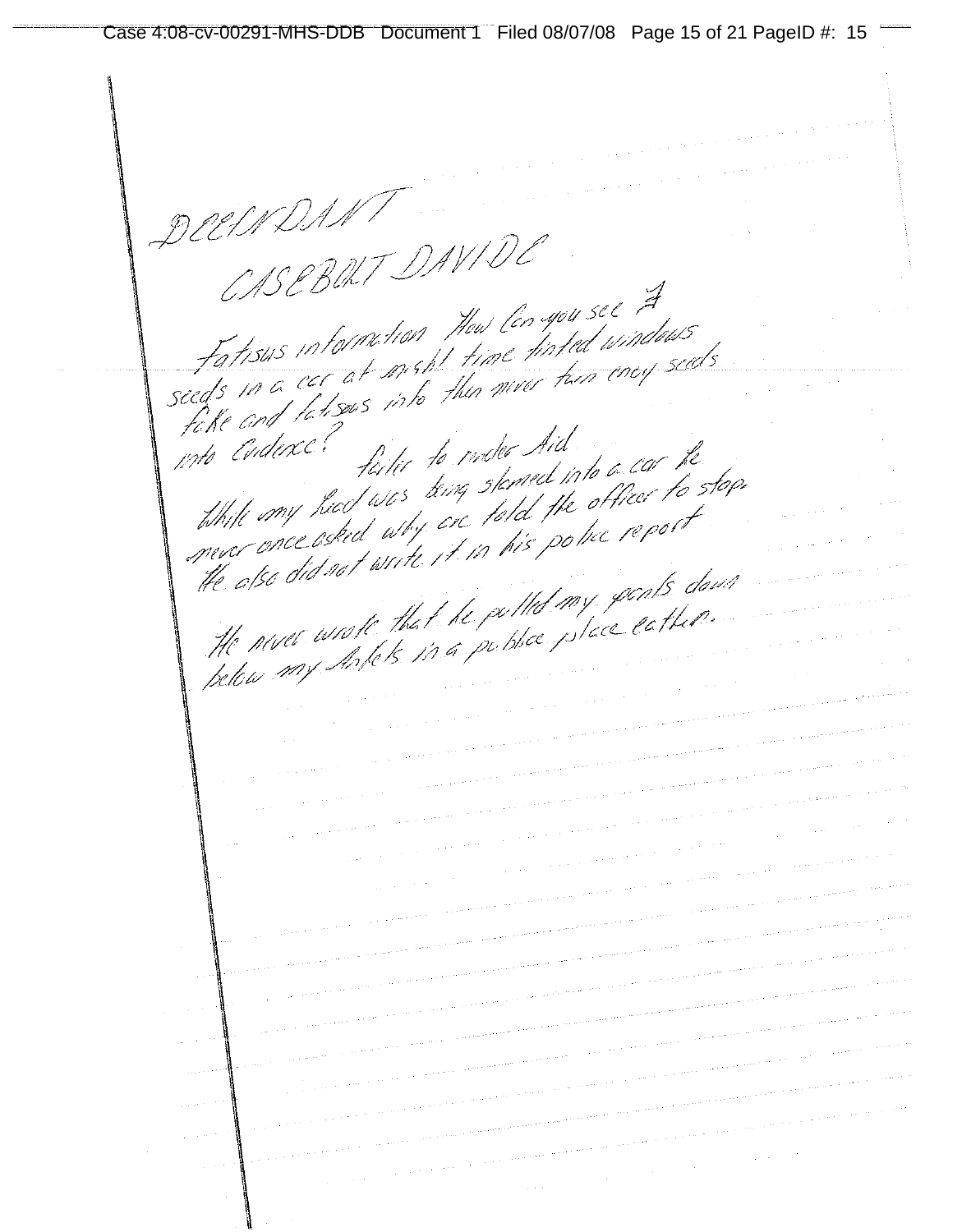DEFENDANT MESSNER MAUREE Failes to Ronder Mid Sexul Asult con a minor Solding And Abating Failer To NEP DEN ARX<br>She was standing on the Right of me she<br>mur said a word to stop my heat trom being stomed into the bot cer.  $5$  The respect to  $45$  MT (for a sorise to ) She through I Hyear old girl Ponts. And ne unzipea si regun che qui l'esperanti she castinuty hid repedly rubod. AIDDUNG AND ABET WG She did not write Apolice report love she did ne ara nor ance in the other officers or hersett, So sk never said Encything if they herser come never sore coupled to the girl, did not tell on the for and she can. She was not going to "all I hay ready" Anus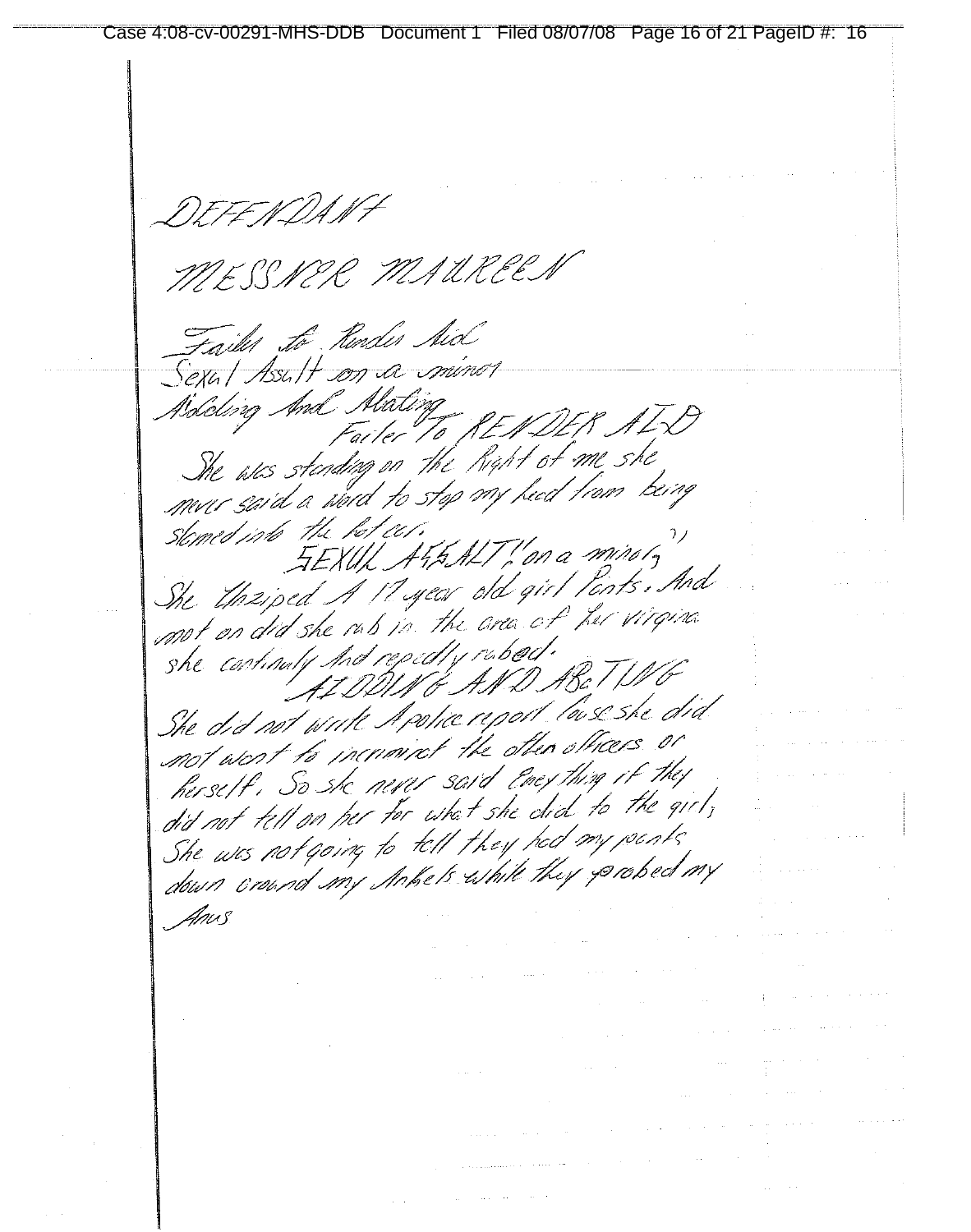Lee KellTh Croessive force Asult By contact Police Aribitary Exssive Waling and Matting police force And brintality When the head cuts where placed on me and I was told I was under orrest And I Ask what for No Respons from a Piccos, the is the on the t grebed A hend full of my hail And repeatedly skned my head into the car need I not light? While I was how do you soy it being<br>probed he helped by staming my head into the Then he loaghed About it!  $\sim 10^{11}$  and  $\sim 20^{11}$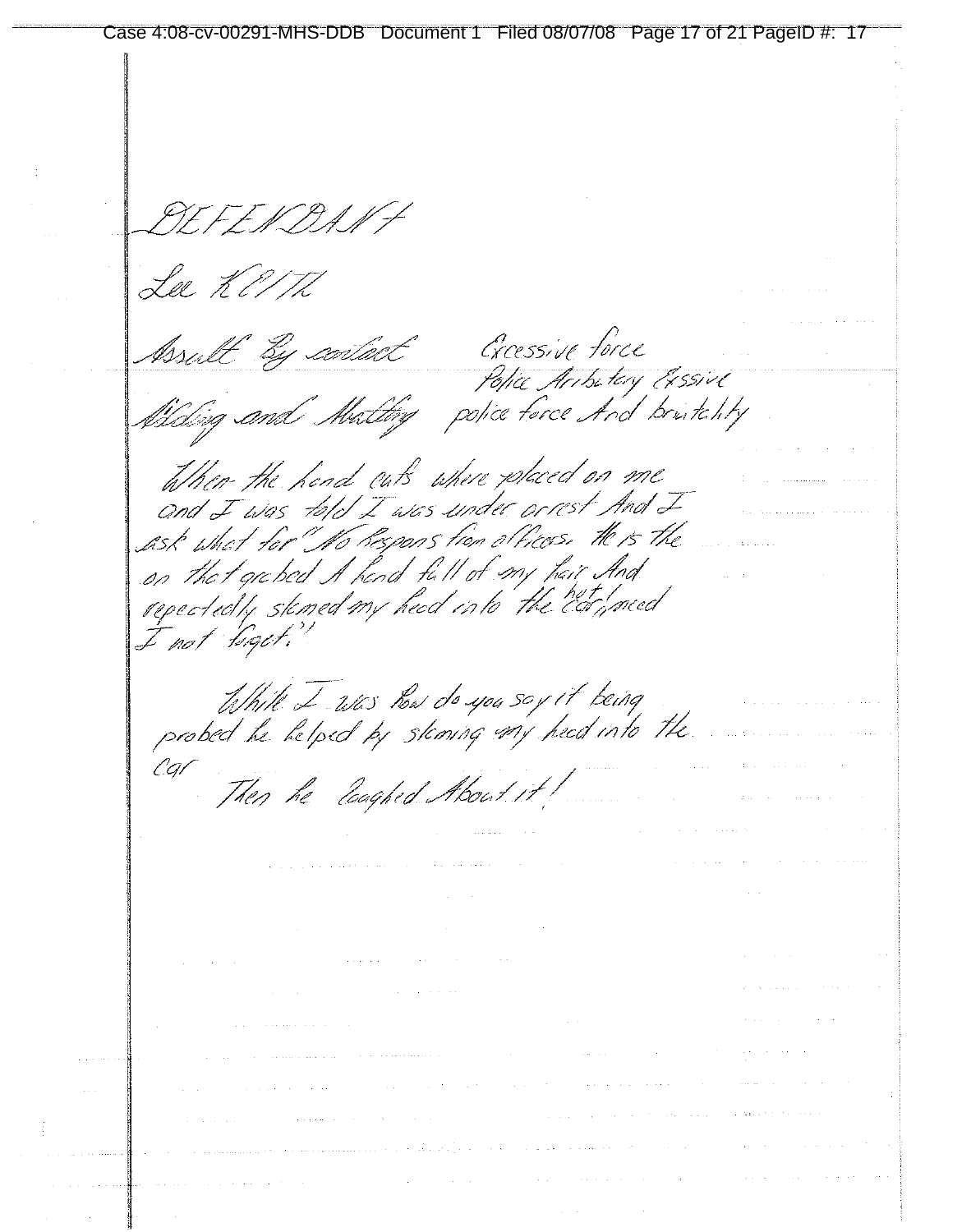Mones<br>Maring Nutin file And filisese alogations<br>to And And Abat eliget Police Miss condut For the says I med to be changed for Attempted<br>The says I med to be changed for Attempted<br>for take a officer wepen by farce, But it dose<br>not show are upo do not heair energy struggle for<br>a weapon, And the police did not a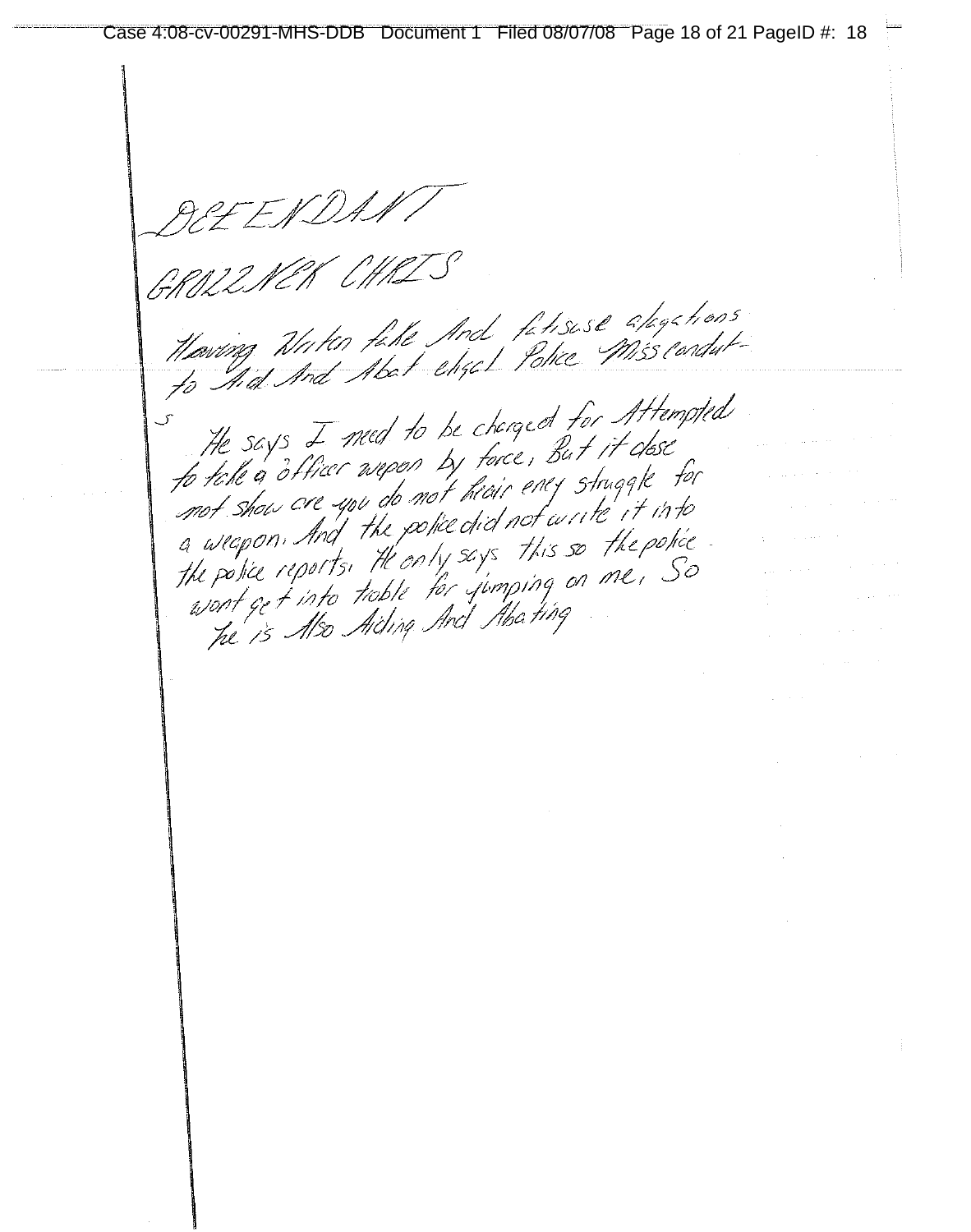Case 4:08-cv-00291-MHS-DDB Document 1 Filed 08/07/08 Page 19 of 21 PageID #: 19EN DI UN KNO W Failes to render And Mating Sailes to render such since severing<br>Wigal Pika Mis Saiduct Sy such<br>willing a p oba supert The Tientent was there when they had ny pants down crownel my Ankels the dia my fams crown crowned in finite to thy case he haw his offices would get ing laise we may you . Injing to sweep it under the wrage  $\hat{\mathcal{L}}_{\text{max}}$  , where  $\hat{\mathcal{L}}_{\text{max}}$  $\mathcal{L}_{\text{max}}$  and  $\mathcal{L}_{\text{max}}$  and  $\mathcal{L}_{\text{max}}$  $\mathcal{A}^{\mathcal{A}}$  $\chi^2$  ,  $\chi^2$  ,  $\chi^2$  $\mathcal{L}_{\text{max}}$  , and  $\mathcal{L}_{\text{max}}$  , and  $\hat{\mathcal{L}}_{\text{max}}$  and  $\hat{\mathcal{L}}_{\text{max}}$  $\sim$  $\alpha$  ,  $\alpha$  $\Delta$  and  $\Delta$  ,  $\Delta$  $\hat{p}_{\rm{max}}$  , and the second constraint  $\hat{p}_{\rm{max}}$  $\sim 10^6$  $\sim$   $\mu$  $\sim 100$  $\mathcal{A}^{\mathcal{A}}$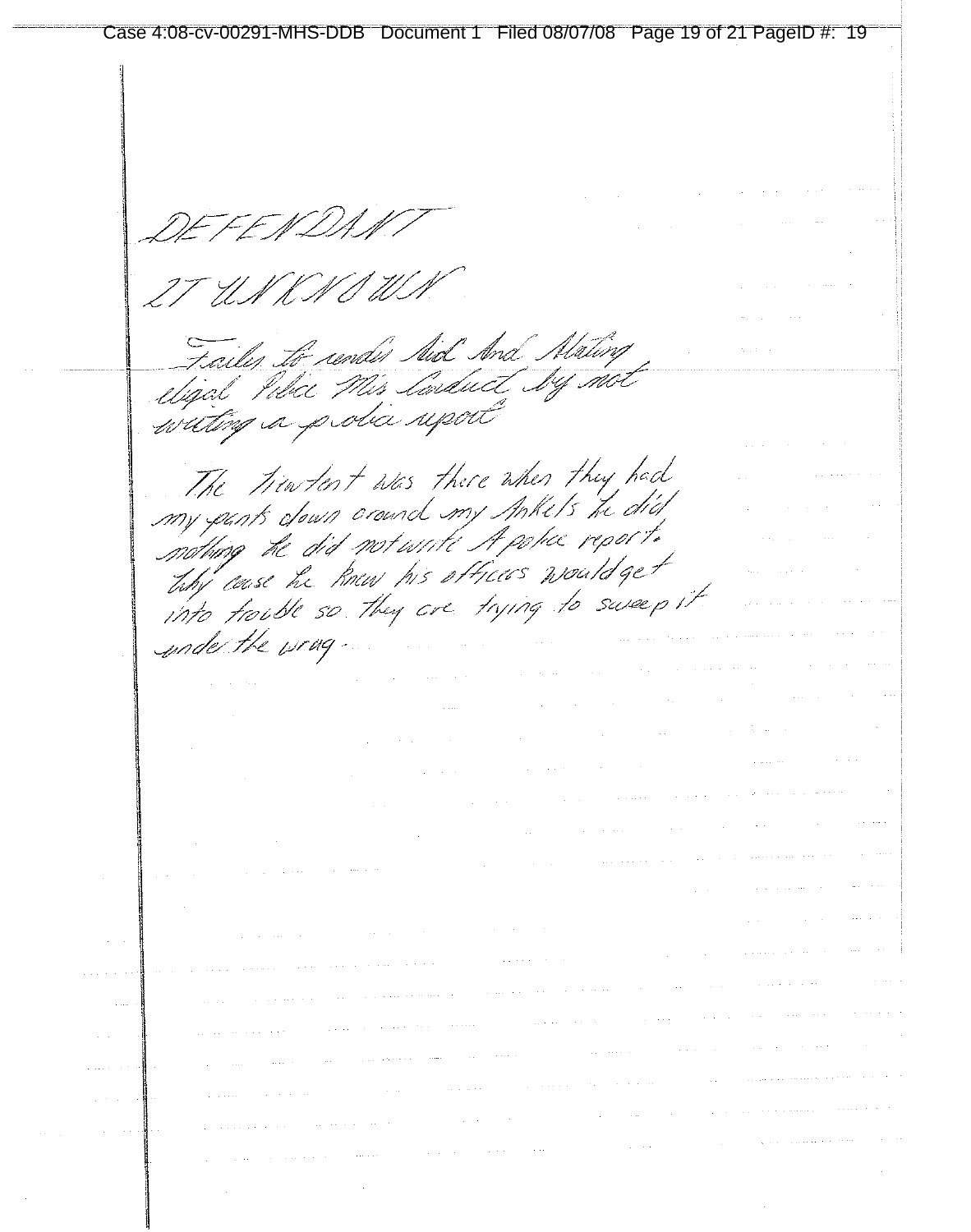Case 4:08-cv-00291-MHS-DDB Document 1 Filed 08/07/08 Page 20 of 21 PageID #: 20

#### AFFIDAVIT IN ANY FACT

THE STATE OF TEXAS COUNTY OF COLLIN

> Before me, the undersigned authority, on this day personally appeared , who after being duly sworn stated:

| ert Brown sick<br><u>my 1983</u><br>rest Exit.<br>. سرد<br>$\sim$<br>SUBSCRIBED AND SWORN TO BEFORE ME<br>WITNESS:<br>DAY OF $\frac{\mu}{\sqrt{2\pi}}$<br>THIS<br><b>ADDRESS:</b><br><u> 1980 - Jan Stein Stein Stein Stein Stein Stein Stein Stein Stein Stein Stein Stein Stein Stein Stein Stein Stein Stein Stein Stein Stein Stein Stein Stein Stein Stein Stein Stein Stein Stein Stein Stein Stein Stein Stein</u><br><b>CITY</b><br>tronnovervouvous<br><u> 1999 - Jan Jawa</u><br>COLLIN COUNTY, TEN<br>ĀС,<br><b>DELBRAPE MORPHY</b><br>PHONE# :<br>Motary Public<br>STATE OF TEXAS<br>My Comm. Exp. 03/18/2009 |  |  |  |  |
|---------------------------------------------------------------------------------------------------------------------------------------------------------------------------------------------------------------------------------------------------------------------------------------------------------------------------------------------------------------------------------------------------------------------------------------------------------------------------------------------------------------------------------------------------------------------------------------------------------------------------|--|--|--|--|
|                                                                                                                                                                                                                                                                                                                                                                                                                                                                                                                                                                                                                           |  |  |  |  |
|                                                                                                                                                                                                                                                                                                                                                                                                                                                                                                                                                                                                                           |  |  |  |  |
|                                                                                                                                                                                                                                                                                                                                                                                                                                                                                                                                                                                                                           |  |  |  |  |
|                                                                                                                                                                                                                                                                                                                                                                                                                                                                                                                                                                                                                           |  |  |  |  |
|                                                                                                                                                                                                                                                                                                                                                                                                                                                                                                                                                                                                                           |  |  |  |  |
|                                                                                                                                                                                                                                                                                                                                                                                                                                                                                                                                                                                                                           |  |  |  |  |
|                                                                                                                                                                                                                                                                                                                                                                                                                                                                                                                                                                                                                           |  |  |  |  |
|                                                                                                                                                                                                                                                                                                                                                                                                                                                                                                                                                                                                                           |  |  |  |  |
|                                                                                                                                                                                                                                                                                                                                                                                                                                                                                                                                                                                                                           |  |  |  |  |
|                                                                                                                                                                                                                                                                                                                                                                                                                                                                                                                                                                                                                           |  |  |  |  |
|                                                                                                                                                                                                                                                                                                                                                                                                                                                                                                                                                                                                                           |  |  |  |  |
|                                                                                                                                                                                                                                                                                                                                                                                                                                                                                                                                                                                                                           |  |  |  |  |
|                                                                                                                                                                                                                                                                                                                                                                                                                                                                                                                                                                                                                           |  |  |  |  |
|                                                                                                                                                                                                                                                                                                                                                                                                                                                                                                                                                                                                                           |  |  |  |  |
|                                                                                                                                                                                                                                                                                                                                                                                                                                                                                                                                                                                                                           |  |  |  |  |
|                                                                                                                                                                                                                                                                                                                                                                                                                                                                                                                                                                                                                           |  |  |  |  |
|                                                                                                                                                                                                                                                                                                                                                                                                                                                                                                                                                                                                                           |  |  |  |  |
|                                                                                                                                                                                                                                                                                                                                                                                                                                                                                                                                                                                                                           |  |  |  |  |
|                                                                                                                                                                                                                                                                                                                                                                                                                                                                                                                                                                                                                           |  |  |  |  |
|                                                                                                                                                                                                                                                                                                                                                                                                                                                                                                                                                                                                                           |  |  |  |  |
|                                                                                                                                                                                                                                                                                                                                                                                                                                                                                                                                                                                                                           |  |  |  |  |
|                                                                                                                                                                                                                                                                                                                                                                                                                                                                                                                                                                                                                           |  |  |  |  |
|                                                                                                                                                                                                                                                                                                                                                                                                                                                                                                                                                                                                                           |  |  |  |  |
|                                                                                                                                                                                                                                                                                                                                                                                                                                                                                                                                                                                                                           |  |  |  |  |
|                                                                                                                                                                                                                                                                                                                                                                                                                                                                                                                                                                                                                           |  |  |  |  |
|                                                                                                                                                                                                                                                                                                                                                                                                                                                                                                                                                                                                                           |  |  |  |  |
|                                                                                                                                                                                                                                                                                                                                                                                                                                                                                                                                                                                                                           |  |  |  |  |
|                                                                                                                                                                                                                                                                                                                                                                                                                                                                                                                                                                                                                           |  |  |  |  |
|                                                                                                                                                                                                                                                                                                                                                                                                                                                                                                                                                                                                                           |  |  |  |  |
|                                                                                                                                                                                                                                                                                                                                                                                                                                                                                                                                                                                                                           |  |  |  |  |
|                                                                                                                                                                                                                                                                                                                                                                                                                                                                                                                                                                                                                           |  |  |  |  |
|                                                                                                                                                                                                                                                                                                                                                                                                                                                                                                                                                                                                                           |  |  |  |  |